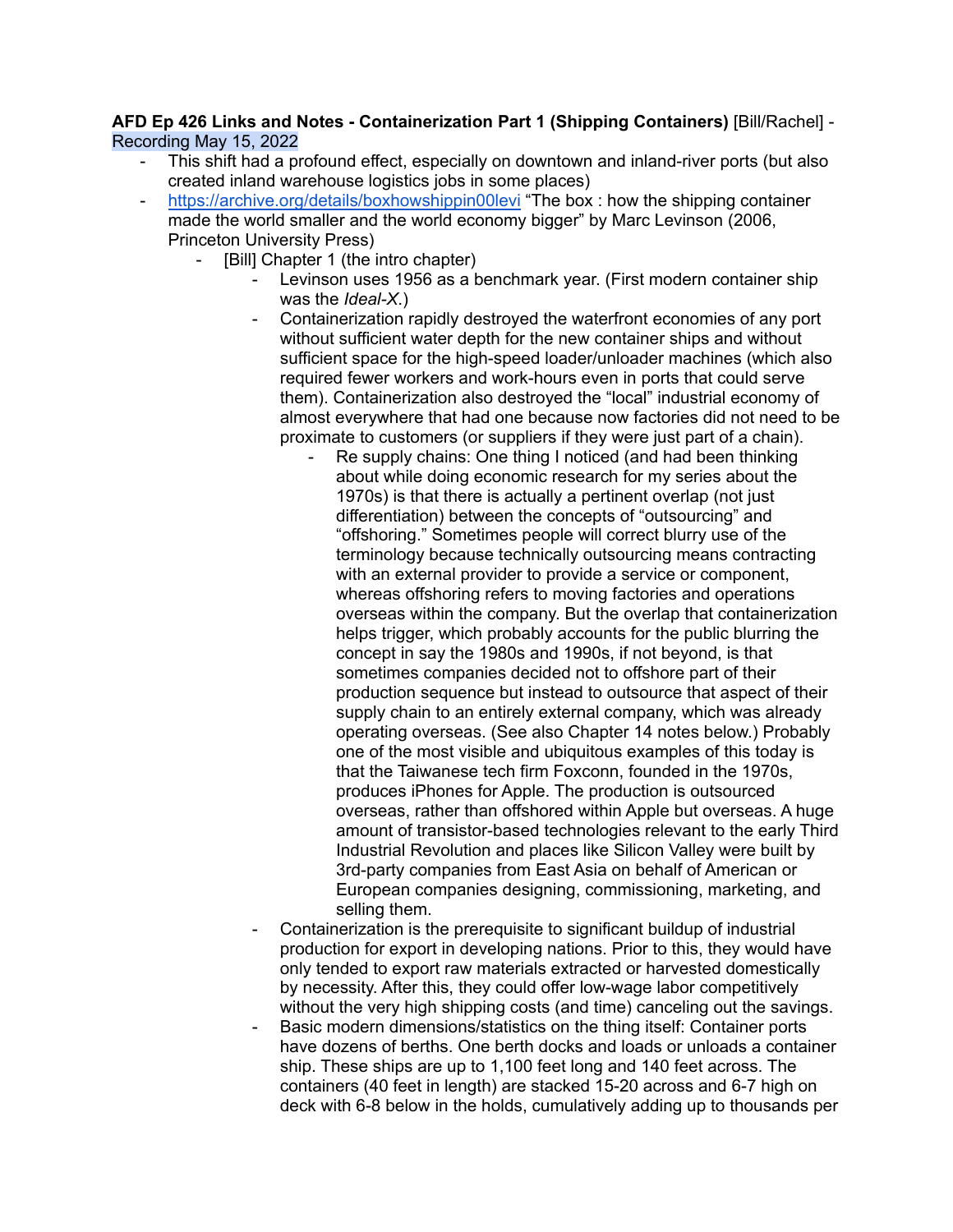ship. The tonnage is enormous. The crew is often just 20 people. The 200-foot tall port cranes move around on special rails on shore along the length of the ship, with an interim "rubber-tired transporter" that carries it to and from a temporary storage or staging area for rail and truck transport in and out. The boom swings out over the ship's entire width. The boom has a little trolley moving back and forth to "precise locations" to position a "spreader" that secures the container by four of its corners and lifts it up and down and then carries it to where it needs to end up. Loading or unloading one container takes 90-120 seconds, shifting 30-40 containers per hour. Generally they're trying to simultaneously load and unload a ship with new containers going into the emptied sections progressively. Everything is extremely computerized and automated because they need to unload or load every container in a specific order to make sure the ship doesn't capsize from a weight balancing problem, especially since not every container holds equally heavy cargo. (Levinson notes there can be problems when the reported contents do not correspond to the real contents, either through errors or intentional misrepresentation. And the sheer volume of traffic through each port daily renders it impossible to inspect containers.)

- **The Vietnam War was a major factor in the US government endorsing and investing in containerization**, despite immense local, labor, and transportation company opposition [He goes into the Vietnam War more in a later chapter.]
- Mid-century shipping costs were so high that international (trans-oceanic) trade was extremely minimal. Today the shipping costs are so marginal per unit as to be almost ignored altogether.
- Containerization was adopted first for land-based shipping and then water-borne shipping. Logistically it was easier to implement on land first and the savings were more immediate with less capital investment required than container-capable intermodal seaports.
- The smooth and rapid transfers of containers dramatically shortened dwell times where cargo sat around in port warehouses or rail yards waiting to be moved somewhere else. This unlocked the cost-savings of just-in-time shipping with all its attendant vulnerabilities.
- "In the decade after the container first came into international use, in 1966, the volume of international trade in manufactured goods grew more than twice as fast as the volume of global manufacturing production, and two and a half times as fast as global economic output." (p.11)
- Levinson notes that one of the central contradictions of containerization is that it forces a huge downward pressure on consumer retail goods prices, which keeps the public happy, but it also destroys the domestic economic base employing that public, which makes them very unhappy.
- {Levinson makes a bunch of incorrect comparative assertions about the adoption of electric power and electric technologies in the US}
- [Rachel] Chapter 2 (the pre-container docks system and "breakbulk" cargo)
	- Prior to containerization, loading and unloading freight was a labor- and time-intensive process. Each item (be it a wooden crate, or steel drum, or bale of cotton, or even a paperboard carton) had to be carefully transferred from the dock into the hold. Packing a hold was a skilled job; packing disparate items could cause damage if packed too loosely, as they would move and collide in rough waters. If cargo shifted too much, it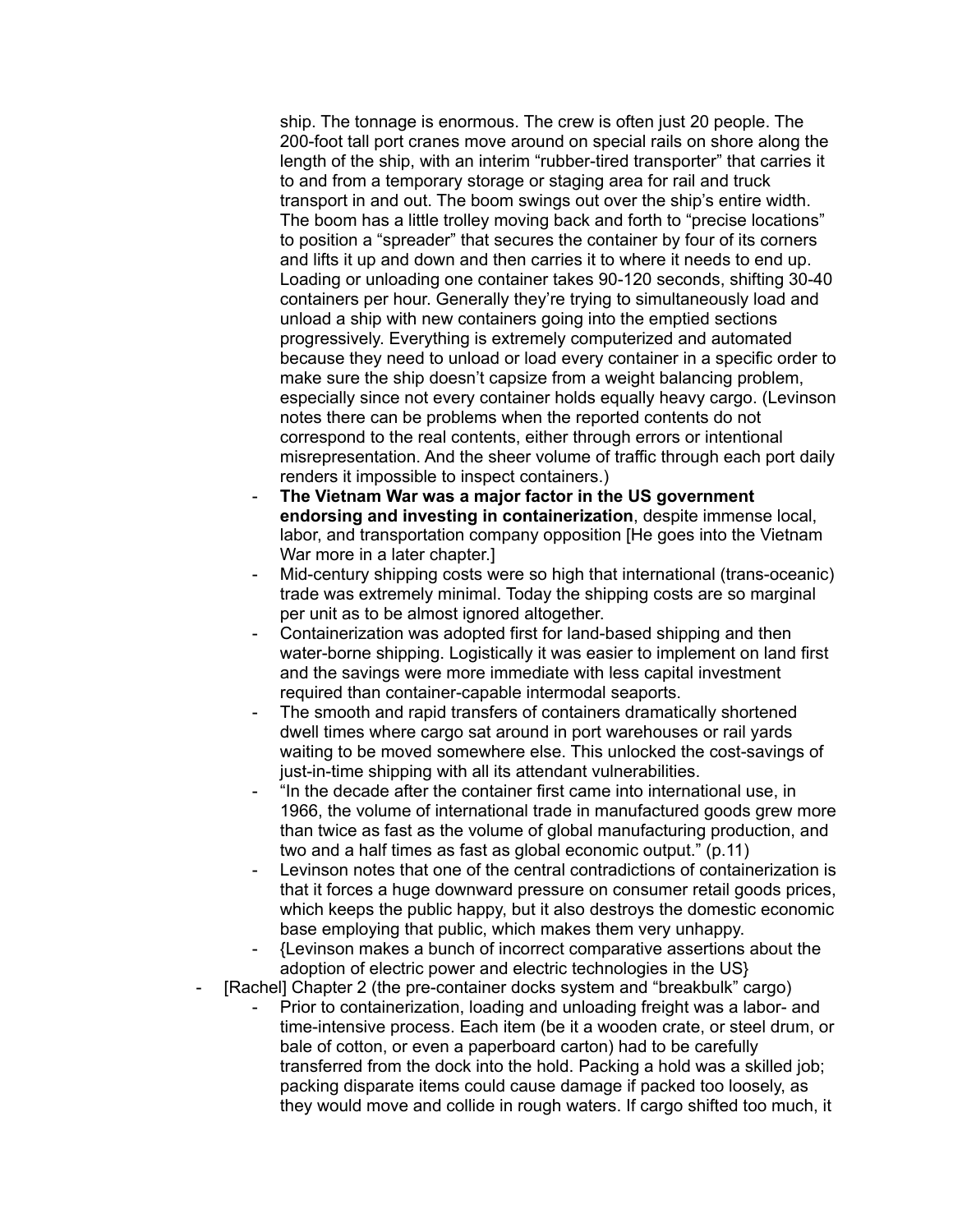could even capsize the ship! Packing also depended on which items would be unloaded at each port. You wouldn't want to pack the items to be unloaded buried under 100-kilo bags of sugar that took two men to move. As a result, ships often stayed a week at each port while ships were unloaded and reloaded. Each day that a ship wasn't actively transporting freight added to the cost of shipping. In 1959, it was reported that *60-75% of the cost of transporting cargo by sea is accounted for by what takes place while the ship is at the dock and not by steaming time.*

- Inventory was also an arduous process. Each item had to be unloaded from trucks or trains parked at the dock - one at a time - and recorded on a tally sheet before it could be moved into transit sheds, warehouses where items were held before being loaded onto the ships. When ships were loaded, each item was counted again before going on the ship.
- Notable note: The immediate postwar shipping environment was dominated by thousands of America's retired, cheaply built Liberty Ships and Victory Ships that were intentionally built small during the war to minimize the amount of cargo lost per sinking by enemy submarines, ships, and planes during dangerous convoy runs. In civilian use, they were numerous, slow, and inefficient in terms of cargo volume. But they were inexpensive to buy from the government and they didn't require major capital investments on shore to load or unload them, however slow and labor-intensive that might have been.
- The demand for dock workers was highly irregular, depending on how many ships were docked and what they were carrying. Highly-perishable cargo needed a lot of labor one day, and the next, there was no work available. This created a lot of competition amongst longshoremen. Each day, men would show up at the docks first thing in the morning vying for a job that day. Once they were hired for the day, they had to wait for the ship to come in. This time was unpaid, but men would lose their spot if they left. This setup created a lot of corruption. Men would bribe pier foremen to ensure that they were on the list of favorite workers. *In New Orleans, a weekly payoff of two or three dollars was the norm to secure work the following week.* Another form of corruption was borrowing money from pier foremen who had a side business of moneylending. By taking a loan with a 25% interest rate, men were guaranteed a job so they could repay their loans, taken out of their wages.
- Labor unions and government agencies fought against this system. [give] a listen to Episode 344 on the 1934 West Coast [Longshoremen](http://arsenalfordemocracy.com/2021/01/25/jan-24-2021-the-1934-west-coast-ports-strike-arsenal-for-democracy-ep-344/) Strike]. After the strike, on the U.S. West Coast, the order of hiring was determined by the public drawing of longshoremen's badge numbers in union-controlled hiring halls. In Australia and Britain, government-run labor boards took over work assignments. In Rotterdam, strikes in 1945 and 1946 made it so that employers hired full-time staff rather than casual laborers. The Waterfront Commission of New York Harbor, created by New York and New Jersey, controlled hiring in the Port of New York starting in 1953.
- Another major problem in shipping was theft. Longshoremen justified theft as a response to poor economic and working conditions, but it was rampant everywhere, even where union contracts ensured good wages. In Portland, transistor radios and bottled liquor were stolen for family and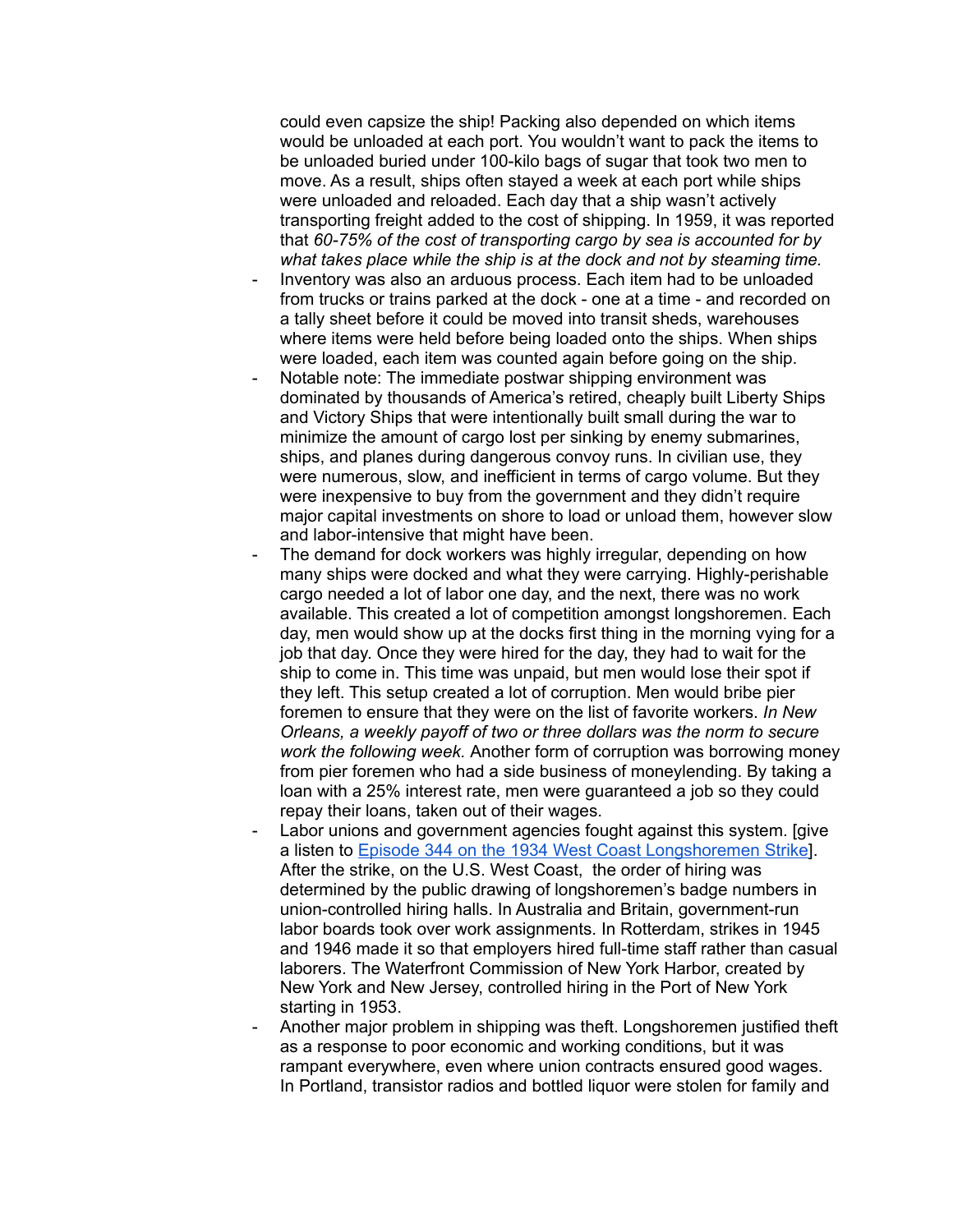friends, not for sale. In New York, anything and everything was fair game. Even 60-kilo bags of coffee beans were stolen.

- The solution to the high costs of transporting goods in a piecemeal fashion was clear: Put the freight in big boxes and move the boxes from Point A to Point B. But there were some obstacles to this plan.
- One big obstacle was the way rail shipping rates were determined. The Interstate Commerce Commission (ICC), who regulated shipping rates, required that each commodity had its own rate, subject to ICC approval. Railroads had a hard time filling shipping containers with only one commodity, and sought approval for weight-based shipping rates, regardless of what was in the shipping containers. *After four months of hearings in 1931, the commission ruled weight-based rates illegal. Although it found the container to be "a commendable piece of equipment," the commission said that the railroads could not charge less to carry a container than to carry the equivalent weight of the most expensive commodity inside the container. With that ruling, containers no longer made economic sense on the rails.* Truck transportation could quickly come in to fill the transportation gap, and starting in the 1920s, trucks became a practical alternative to rail, especially for short-distance trips.
- Another big obstacle to containerization is the fact that early containers didn't confer many advantages over loose freight. Containers were often packed alongside loose cargo, and took up valuable space. Many European containers had no tops, so they couldn't be stacked. There were no weight limits, so lifting could be a dangerous proposition, and many boxes had metal eyes on top of each corner, which meant that longshoremen had to climb the boxes to attach hooks for lifting, also a danger to workers. Docks weren't made to accommodate boxes, which made loading tricky. Ships also weren't made to accommodate containers, leaving workers maneuvering against built-in posts and ladders in the holds of ships. When boxes were emptied of their cargo, oftentimes they were shipped back empty, adding costs to shippers compared to loose freight. However, the concept was promising, provided that the industry made great changes. *The solution came from an outsider who had no experience with ships.*
- [Rachel] Chapter 3 (trucking)
	- A trucking magnate named Malcom McLean helped to revolutionize the shipping industry. Throughout the 1930s and 40s, McLean created a trucking empire in the Southeast at a time when railway freight was stagnating. However, he also ran into the limitations of the ICC. The Motor Carrier Act of 1935 brought interstate trucking under the authority of the ICC. The ICC controlled what commodities a trucking company could haul, the routes they took, and the rates they could charge. Any additional route or commodity that a trucking company wanted to take on required ICC approval. Major changes required hearings where other trucking companies and railroads could object. This made trucking inefficient; a truck would have to drive home empty if there weren't any approved goods to move. McLean had to find ways around the regulations. He purchased carriers and adopted their routes. If he couldn't buy a new company, he leased them. Through these deals, he expanded his network from Atlanta to Boston.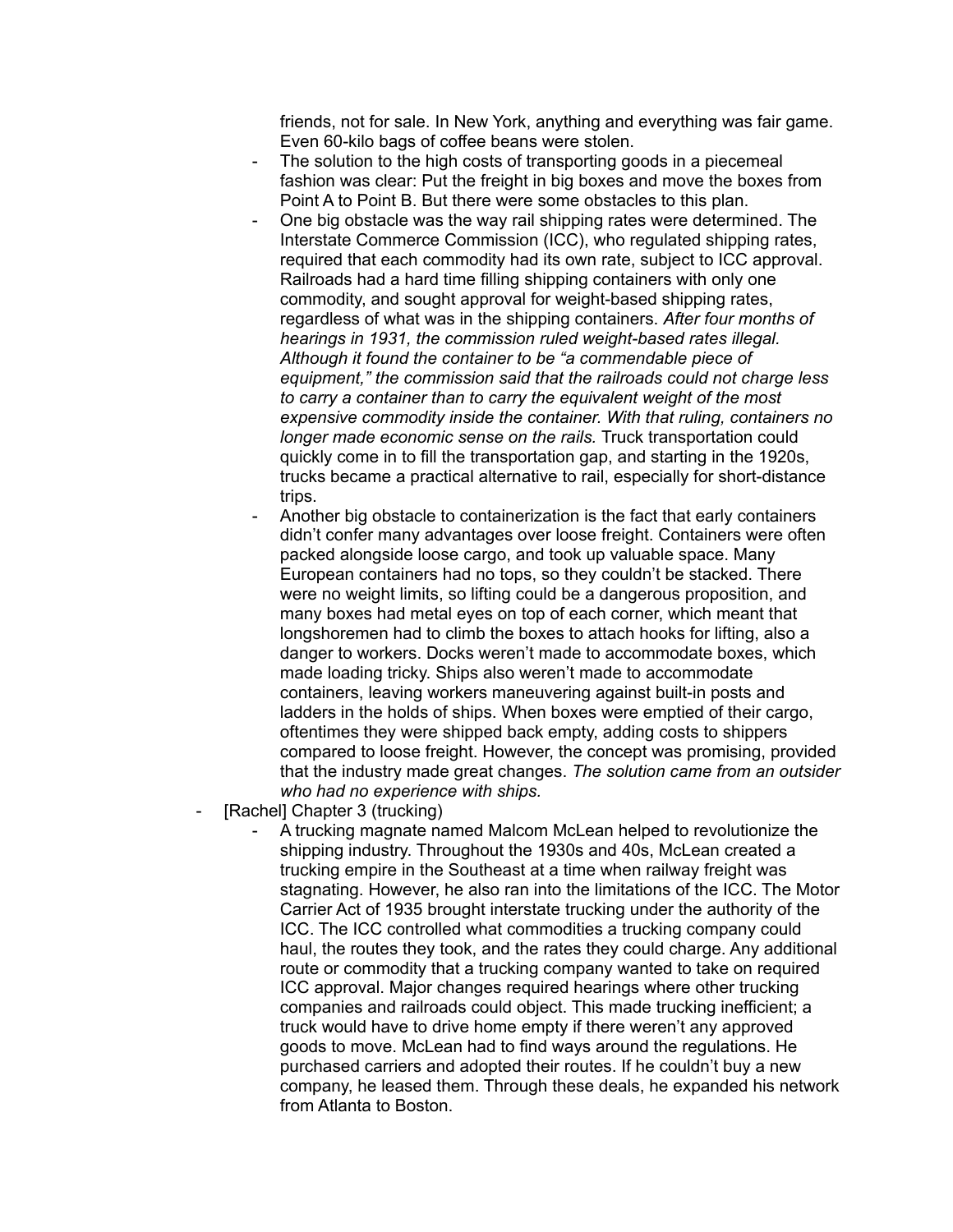- McLean was obsessive about cost-cutting. He opened one of the earliest automated terminals in Winston-Salem, NC, using conveyors to transfer freight from one truck to another. He put diesel engines in his trucks at a time when most trucking companies used gasoline engines. He arranged corporate discounts at fueling stations along his routes, and had his drivers only refuel at those stations. Realizing that safe drivers save the company money in insurance and repair bills, McLean created a robust driver-training program, and created incentives for the trainers: *The senior driver got a bonus of one month's pay if a man he had trained made it through his first year without an accident.*
- As highway traffic became more congested, McLean looked to war-surplus cargo ships as a way to save money. *Why not just put truck trailers on ships that could ferry them up and down the coast?* The ICC also controlled domestic ship rates, which were well below rail and truck rates to compensate for slower service, which could save McLean money on moving cargo between North Carolina and the Northeast. McLean started looking for dockside real-estate for McLean Trucking's first waterfront terminal. His timing was excellent, as the Port of New York Authority was looking to drum up business in Newark, New Jersey. The port at Newark had plenty of space for trucks and access to the New Jersey Turnpike, making it an attractive prospect for McLean. *Even better, from McLean's point of view, the Port Authority had the power to issue revenue bonds; it could build the terminal and lease it to McLean Trucking, reducing the need for the company to raise funds.*
- While the Port Authority was working on renovating McLean's terminal in Newark, McLean had to buy a ship company. He set his sights on Pan-Atlantic Steamship Corporation, which operated four ships along the coast between Boston and Houston. Pan-Atlantic's business had been hurt by the longshore strike of 1954 in New York, but it owned the operating rights to serve 16 ports. Its parent company, Waterman Steamship, had 37 ships and \$20 million in cash. McLean found that Waterman could be bought for \$42 million.
- However, McLean had to get around ICC regulations that required them to approve the sale. To do this, McLean created a new company, McLean Industries, in January 1955. McLean, his brother and his sister put their controlling shares of McLean Trucking in a trust. Malcolm kept \$5 million of stock, but the trustees were authorized to sell the rest. Once the trustees were put in place, the McLean family resigned from their roles in McLean Trucking, and immediately afterward McLean Industries bought Pan-Atlantic. Although the ICC didn't approve of this transaction, the McLeans didn't violate any laws. Using similar switcheroo tactics, McLean Industries took over the Waterman board and orchestrated the purchase of Waterman.
- Once McLean took over Pan-Atlantic, he started brainstorming ways to get truck trailers on ships. At first he thought of backing trailers onto ships, then unhooking them from the engines, but the wheels of the trailers would take up too much precious cargo space. Then he thought of trailer bodies that could be lifted from the chassis and then carried to the ship. However, these bodies were not available for purchase. He hired Keith Tantlinger, an engineer with a reputation as a container expert, to design the trailer body of his vision. The containers had to be stackable, and able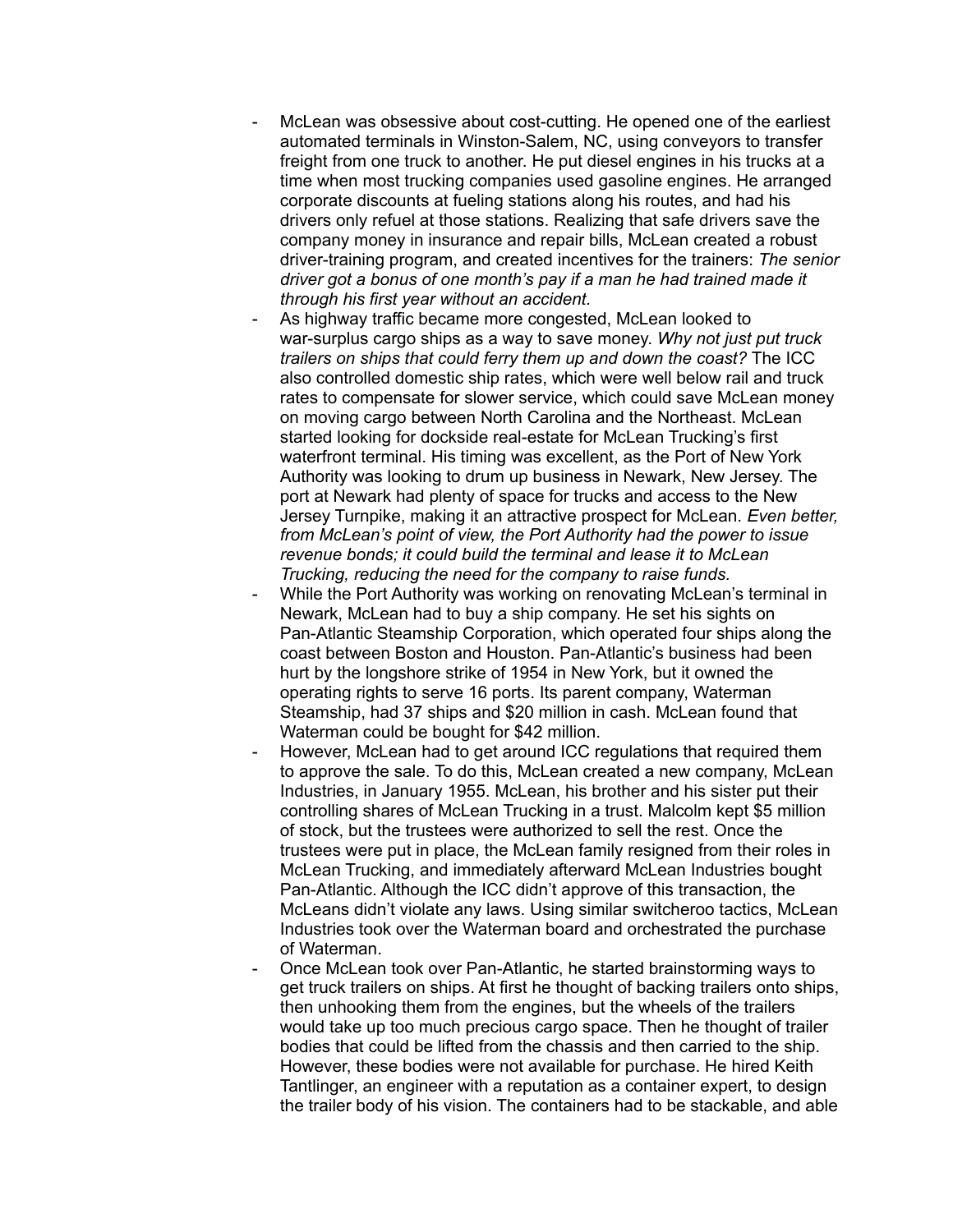to be locked into frames installed on the decks of his tankers. Tantlinger came through and designed 33-foot long containers, much larger than any shipping container that existed at the time. Tantlinger also designed a way to lift the boxes with a crane to load them on the ship: A spreader bar that engaged hooks at the corners of each container with the flip of a switch. Once the box had been lifted and put in place, the hooks would disengage and the crane could then lift the next container. This eliminated the need of longshoremen to climb the containers and attach the hooks.

- Even after the technology was figured out, McLean had to wait for the bureaucratic obstacles to be ironed out. After months of hearing, the ICC overruled objections from the railroads and authorized Pan-Atlantic to carry containers between Newark and Houston. Also, the Coast Guard had to approve of a test run to prove seaworthiness. Finally, on April 26, 1956, at Port Newark, a crane placed a container on the *Ideal-X* every seven minutes. The ship was loaded in less than eight hours and set sail the same day. McLean and his executives flew to Houston to watch its arrival. The concept worked, and furthermore, the cost savings were monumental. *Loading loose cargo on a medium-size cargo ship cost \$5.83 per ton in 1956. McLean's experts pegged the cost of loading the* Ideal-X *at 15.8 cents per ton.*
- [Bill] Chapter 4 (this chapter is mostly on McLean/Sea-Land's mid-to-late 1950s prototype work on the east coast & Matson's west coast punch card computer research within shipping companies about economic optimizations)
	- Not going to get overly bogged down in the various prototypes here. You can read the book if you want to know more…
	- One observation: Early container "ports" often began as just one or two privately owned piers because a company experimenting with containers needed not only to convert or build specialized ships but also have specialized loading & unloading equipment on both ends. Early tests of ship-based cranes, rather than land-based cranes, showed that weight and balance factors simply did not work for ship-based cranes. However, no existing port was going to convert all its operations to experimental cranes for containers that initially made up a small share of arriving traffic. Thus, it made sense for a company to invest in upgrading a pier just for themselves for their specific container needs. These conversions of ships and facilities were multi-million dollar investments in money of the time (and Sea-Land took six years to become profitable). Focusing on minor ports for upgrades also had the advantages of being received gratefully by local workers and political leaders compared to the hostility at existing major ports. In ports where the port's owner, public or private, was willing to put up the investment money to upgrade to container infrastructure, the container ship company instead paid rent to use the berths, which was still expensive, even if it was not as expensive as investing money directly into upgrades.
	- 1958 was the first time a shipping company (Matson) had used a computer (rented time on an IBM) to run simulation calculations on how to structure their operations, soon to feature containers, to maximize revenues and reduce costs. Actual computerization of the container record-keeping and loading/unloading methodology did not begin until 1965.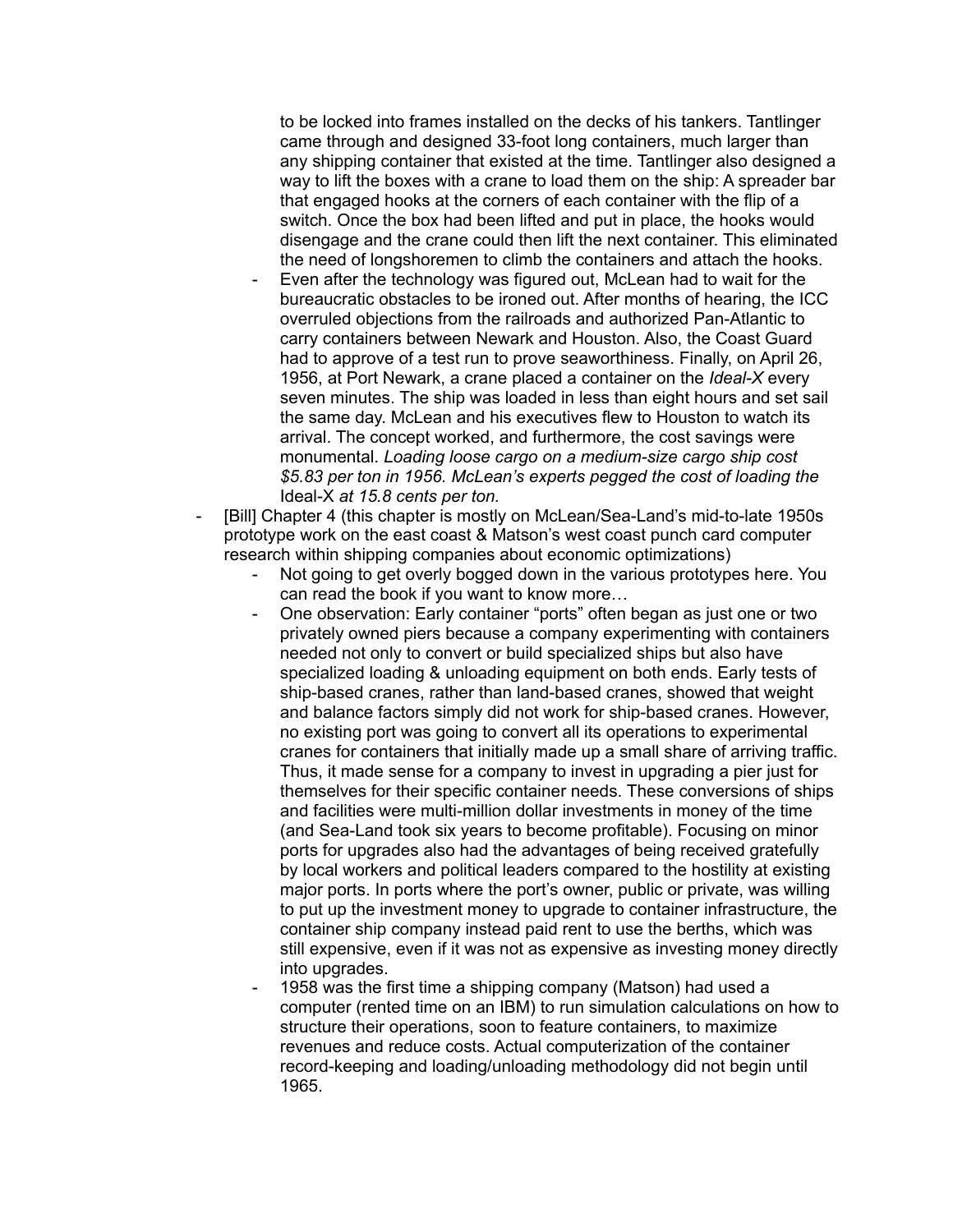Most container experiments were conducted on "domestic" American routes, such as mainland runs to US island territories or the state of Hawaii or later coastal runs along the mainland coasts (which competed with overland service). Puerto Rico specifically was embarking on an industrial development program, which meant they would have something to ship back to the US mainland, and also it was a proving ground for the kind of offshore supply chain outsourcing that we'll talk more about later. In 1962, the first coast-to-coast (via Panama Canal) container service began. At the time there was actually not that much competition in general because it was so expensive to ship that way instead of by road or rail.

Basically from almost day 1 there was resistance among longshoremen to loading or unloading container ships, although never consistently either.

- [Rachel] Chapter 5 (Port of New York vs the Port Authority [of NY & NJ, per later name] – pretty interesting)
	- Very important: Over the course of the 1950s, "Port Elizabeth" on the NJ side was a brand new "redevelopment" of a marshland (harder to imagine from today's vantage point!) south of Port Newark (an oil and lumber commodity-focused port) and across from the traditional cargo piers of the NYC boroughs. The construction of Port Elizabeth as an adjunct to Newark was financed by the Port Authority of NY & NJ, specifically to support the future of shipping, i.e. intermodal (roll-on/roll-off truck trailers) and container shipping. This is exactly the kind of situation repeated all over the world as containerization took off. Legacy ports nearby get completely left behind in favor of brand-new facilities in places that were hinterlands. Meanwhile, New York City's government, as opposed to the interstate Port Authority, went all in on enormously costly redevelopment of the traditional cargo port facilities on the New York side in a historically doomed maneuver motivated by local politics and a desperate attempt to keep the economic center of gravity on the New York side despite all the geographical and transportation obstacles even before containerization. At least as early as 1959, city planners opposed to the waterfront port renovations were trying to make the case that the only sensible use of public investment and planning would be to obliterate the port before it died anyway and turn it into more upscale land uses. This is of course eventually what happened anyway – no surprise, given that new container traffic out of the Newark side exploded by leaps and bounds from 1956-60 – but not for many decades. Even the ILA by 1964 was conceding that maybe pier renovation projects should be mixed use and including housing projects, but by then it was too late and no one took them up on it. Private finance was eagerly already eyeing the waterfronts of Manhattan and Brooklyn for alternative uses, and by 1966 the city was already starting to hand off some of the waterfront to the Parks department. Port Elizabeth was begun before modern containers started in 1956 but took a while to be built, as it required a lot of dredging and filling and then waiting for it all to settle, and by the time it was in the home stretch in 1961, the final details could be fine-tuned to support container facility designs that literally had not existed when the forward-looking project was envisioned and broke ground. After that, Port Elizabeth was almost continuously expanded over and over to support more container traffic every year. By 1970, the New York side was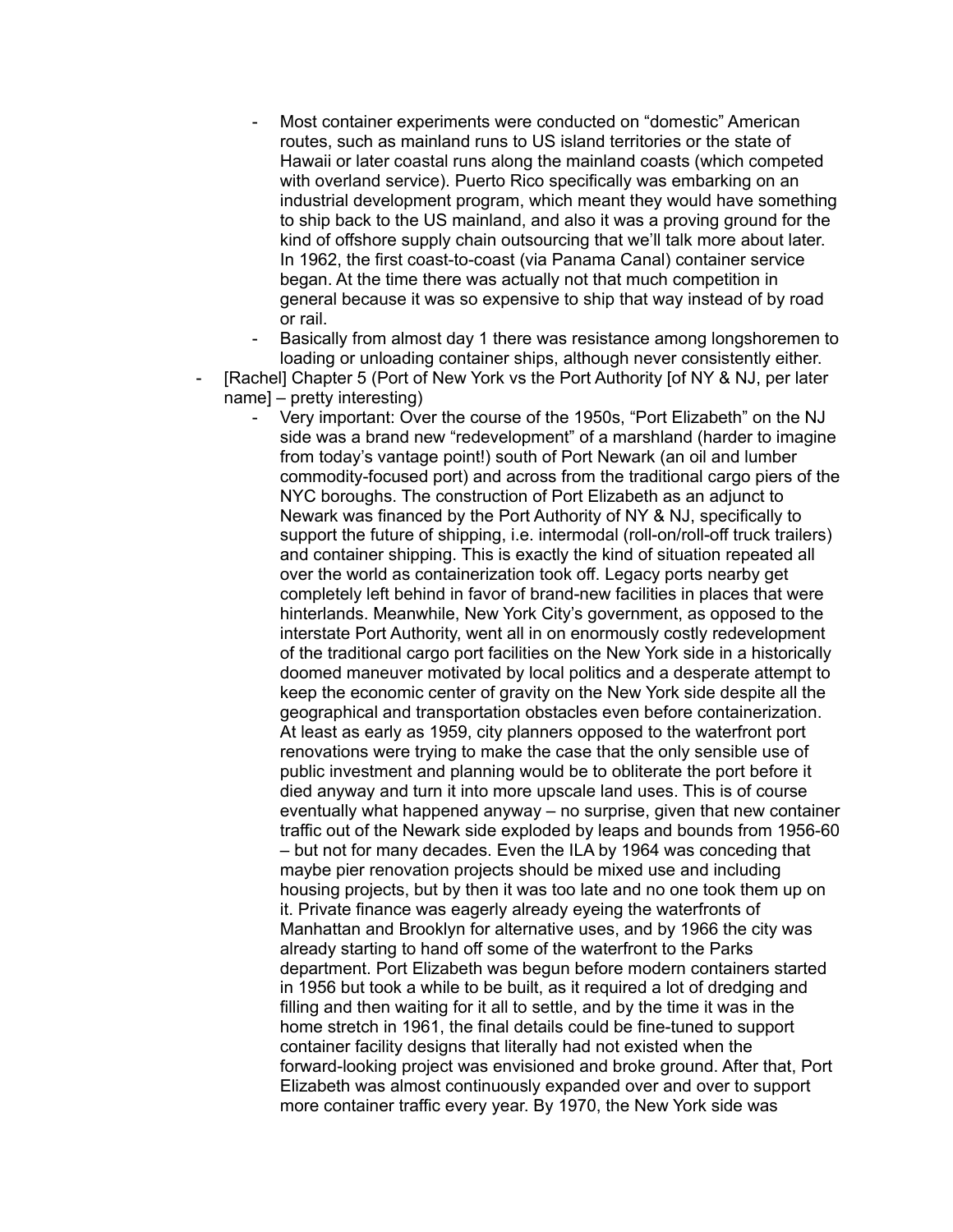functionally dead, except for passenger traffic, and localized unemployment was astronomical. Meanwhile over in New Jersey, the container expansion was so fast and so massive that even with all its reductions in labor compared to units of cargo there were still frequent labor shortages. The collapse in direct employment on the docks and nearby warehouses was closely followed by a collapse in New York City's urban industrial base as containerization and expressway trucking both began moving production supply-chains away from a proximity-oriented model. A significant segment of the population soon exited as well.

- [Rachel] Chapter 6 (The respective east and west coast longshoremen's unions' response to mechanization & automation)
	- East (ILA, very chaotically organized and localized along each east coast port separately with powerful local bosses and weak senior leaders and weak members) Also, fractured along ethnic lines, Italian local bosses fought with Irish national leadership.
		- They negotiated the employers' right to automate in return for protecting longshoremen's incomes, funded by a per-ton royalty (\$1.00 per ton for each container on a container ship, \$0.70 per ton for each container on ships designed for both containers and mixed freight, and \$0.35 per ton for containers being carried on conventional breakbulk ships) paid into a fund. However, ILA president Teddy Gleason, the union representative who worked on the negotiations, worried that this agreement hurt the union, because there were no directives on how the fund should be spent, and the fact that the term "container" was never defined in the agreement, an omission that could cause union-management conflict down the line. The royalties never materialized, due to a sharp drop in cargo volume, and militant ILA locals fought with more conciliatory locals. The lack of unification meant that containerization happened in a patchwork fashion, and the militant locals got left behind as the world advanced around them.
	- West (ILWU, very unified along the entire coast but very strong rank and file)
		- There is some good stuff in this chapter on ILWU leader and Australian-born radical Harry Bridges that might make for its own separate episode at some point, but today we'll stick more narrowly with a specific role he played in the debate over containerization
		- The West Coast ports had been in decline for decades when containerization and port mechanization started, which was not the case for the East Coast ports. Containerization was a big boost to the West Coast overall, albeit with some specific ports as casualties, in contrast to the general seaboard-wide devastation the East Coast ports experienced.
		- The big missed opportunity here (also missed elsewhere but perhaps slightly more recognized on the West Coast at the time) was that containerization was going to create so much new shipping business overall that it would actually grow and stabilize employment (and could have made those jobs vastly higher paid from the tens of millions in new profits) – BUT when automation was just seen as a marginal technological innovation on an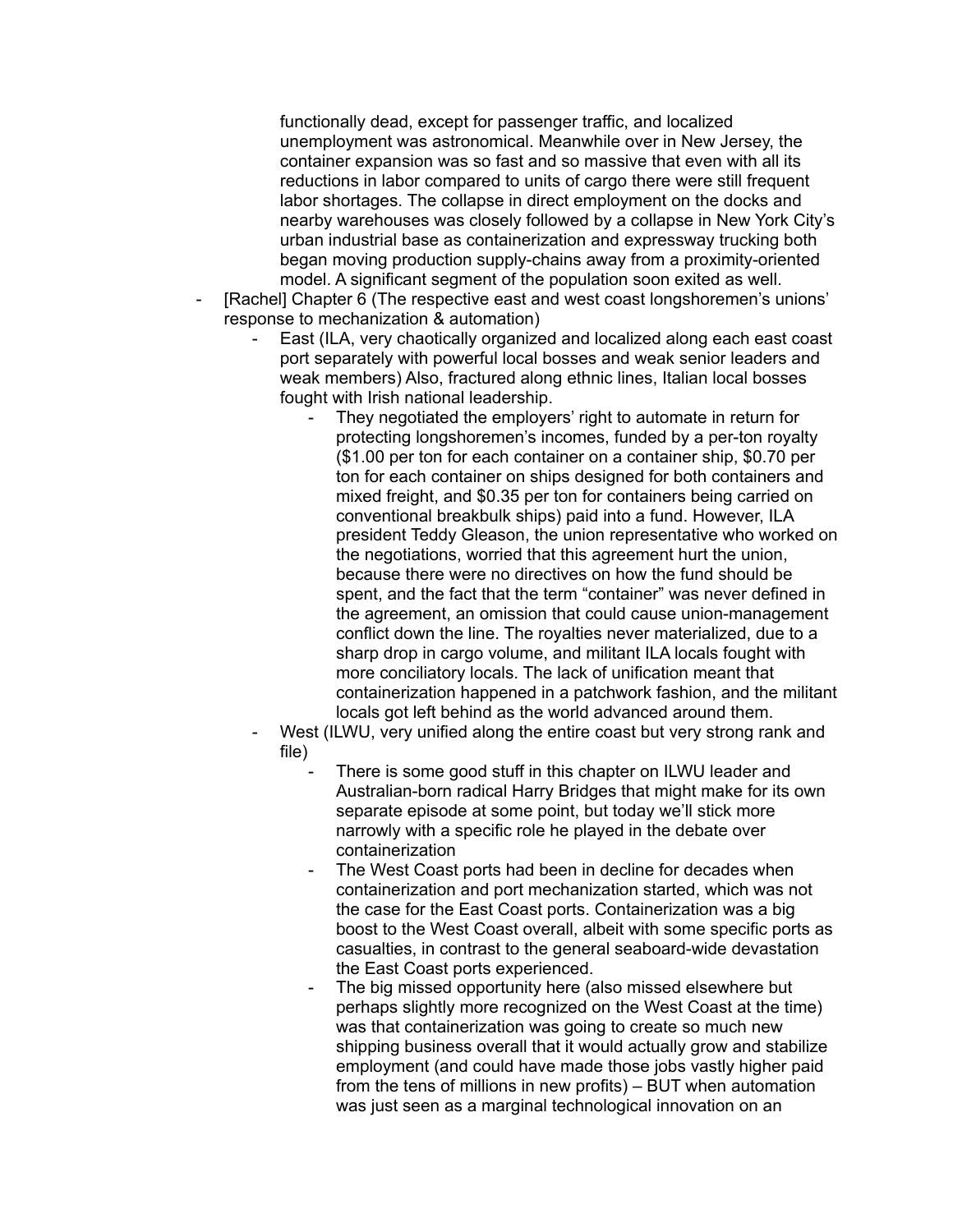existing process (with no change to the fundamentals of the entire maritime trade sector), it was instead envisioned as a threat to existing employment. Initial contract negotiations thus focused on the wrong angles. As in New Jersey, the West Coast ports very rapidly experienced labor shortages, not labor surpluses. But the union had kind of negotiated badly, misunderstanding the situation, and many of the ship companies weren't actually mechanizing yet (the whole focus of negotiating to modernize port work) but were instead simply taking advantage of union concessions on men and hours per cargo to demand more of each worker physically, which isn't what the union had in mind. The union then had to pivot to *demanding* mechanization to lighten these physical workloads, after years of resisting mechanization fanatically. Suddenly *they* were demanding arbitrators award machines in the workplace and insisting on capital investments in the ports, under the talking point (from Harry Bridges) "The days of sweating on these jobs should be gone…" By the mid-1960s they were starting to achieve these new goals.

- Disputes over jurisdiction on both coasts with Teamsters as supply chains evolved. Off-dock loading work was traditionally done by Teamsters; they saw the longshoremen as butting in on their turf. The courts settled in the Teamsters' favor.
- Another sticking point: union representation of office workers whose computers controlled container operations would be a source of dispute for decades.
- [Rachel] Chapter 7 (standardization)
	- This is a pretty wonky chapter, but it illustrates the long and arduous process of creating industry standards. Standardization was an important step because it ensured the interoperability of containers no matter the country or company that was handling them. Without standardization containers could be waiting at port, while ships that couldn't handle them left without them. Docks and cranes for one ship line couldn't handle another line's containers, adding inefficiency and higher costs to shipping. Standardization was necessary for the success of the containerization project.
	- The players: The United States Maritime Administration, or Marad. They started the standardization process in 1958. A government agency that had immense power over the maritime industry, they - along with the Federal Maritime Board - dispensed subsidies to build ships. They could withhold subsidies to shippers that didn't adopt standard containers. Marad named two committees of experts, one to recommend standard container sizes and the other to study container construction.
	- Not included in these initial meetings were the existing containerized ship lines. They had already optimized sizes for their routes and biggest cargo. Asking them to adopt different standards would be a hardship for them.
	- Another player in the standardization process: the American Standards Association, supported by private industry. They were also trying to establish standards. The ASA created Materials Handling Sectional Committee 5, or MH-5 in 1958. The MH-5 tried to get Marad to let private industry handle the standardization process, but they refused. In contrast to Marad, which dealt with Maritime business only, MH-5 included trailer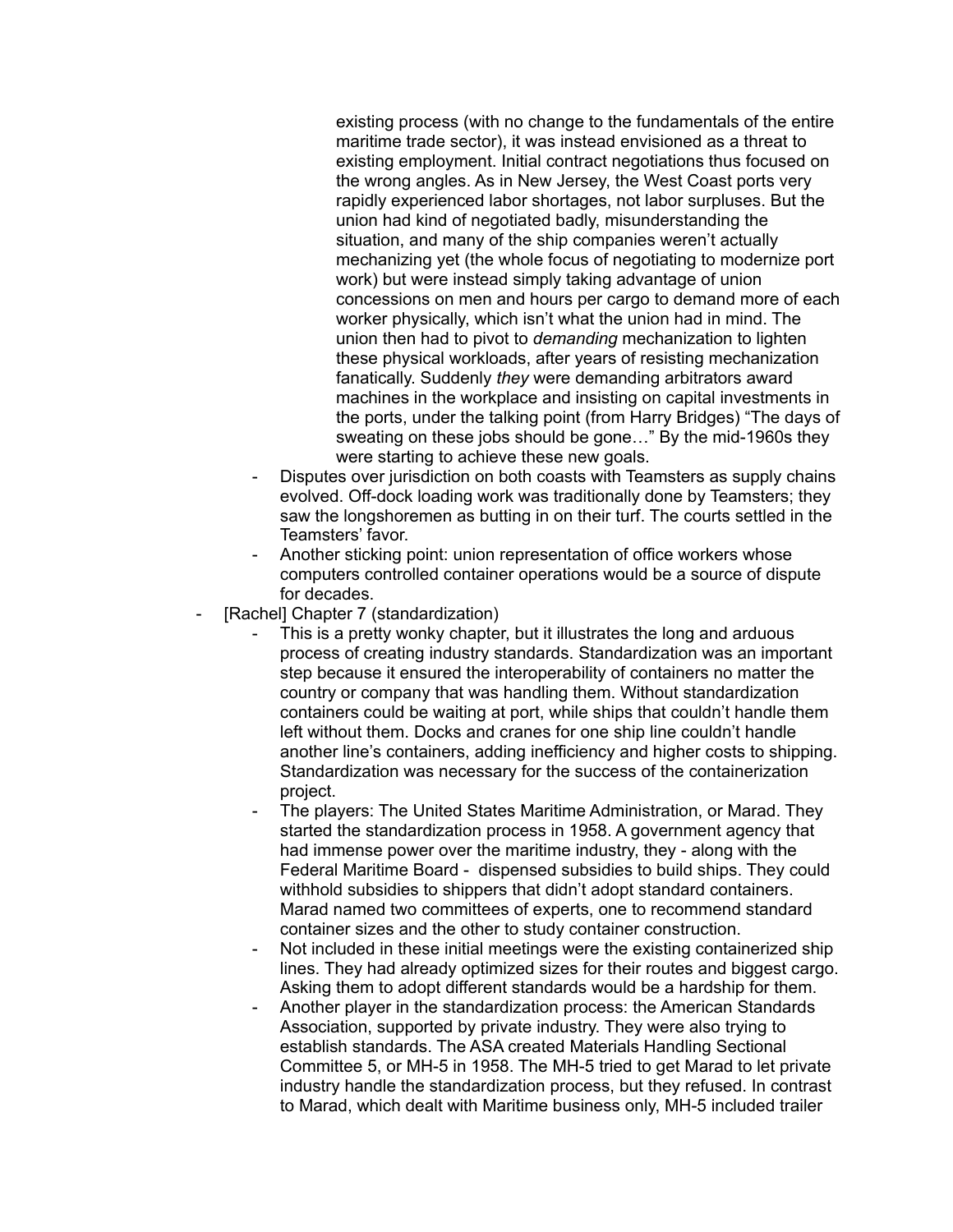manufacturers, truck lines and railroads. Despite their different interest groups, Marad was able to agree with MH-5's container sizes.

- Yet another player: The National Defense Transportation Association, representing companies that handled military cargo. They created a different set of standard sizes that didn't accord with MH-5 and Marad's standards, which ended up being a problem in the mid-1960s during the Vietnam War, which we will get to soon. With two sets of standards in play, behind-the-scenes wheeling and dealing began at the American Standards Association. Finally on April 14, 1961, a "family" of approved sizes were approved: 8 feet wide, 8 feet tall, and 10, 20, 30 and 40 feet long. The Federal Maritime Board announced that only containerships designed for those sizes could receive construction subsidies.
- After this, the International Standards Organization (ISO) got involved. At that time, only small containers were used for shipping international freight, but that was about to change. ISO standards would establish worldwide guidelines before firms made large financial commitments. Simultaneously, ASA was still working on domestic standards with the hope that ISO would later adopt them. ISO adopted the American standards as well as two smaller boxes that were 5 feet and 6 ⅔ feet long.
- Another part of the standardization process that took a lot of time was the design of corner fittings that were used to lift the boxes. Different ship lines had different fittings that they used to lift their boxes. Standardization would mean that every crane would be able to lift a box that conformed to standards, no matter the origin. The debate raged on until September, 16, 1965, when a standard design was adopted by MH-5 and later by ISO on September 24. It's probably not a coincidence, as we will discuss soon, that the timing lines up with a key decision point in the Vietnam War.
- Despite agreeing on a standard design, they didn't adopt performance standards for the corner fittings. After a series of tests in 1966, engineers found that the fittings failed under heavy loads. There was a mad scramble to modify the corner fittings, and engineers determined that thicker steel in the walls of each fitting would fix the performance problems. This "ad hoc" design was adopted in June 1967, and thousands of boxes that had the 1965 fitting had to have new fittings welded into place.
- Matson and Sea-Land were completely outside this process and worried about missing out on subsidies that companies later to the game could take advantage of. They were able to lobby Congress to carve out an exemption to the Federal Maritime Board policy so they wouldn't be punished for being early adopters.
- Finally, in 1970, the ISO was ready to publish the first full draft of shipping container standards, ending a process that spanned over a decade. *International container shipping could now become a reality.*
- [Bill] Chapter 8 ("the takeoff", a chapter mostly about corporate mergers & acquisitions in the 1960s as well as regulatory reforms to account for the new economics of container shipping as opposed to mixed commodity/goods shipping)
	- Container cargo evolved from an initial system closer to the status quo, basically packing containers with mixed cargo that happened to be going to the same port. This still required time-consuming, expensive, and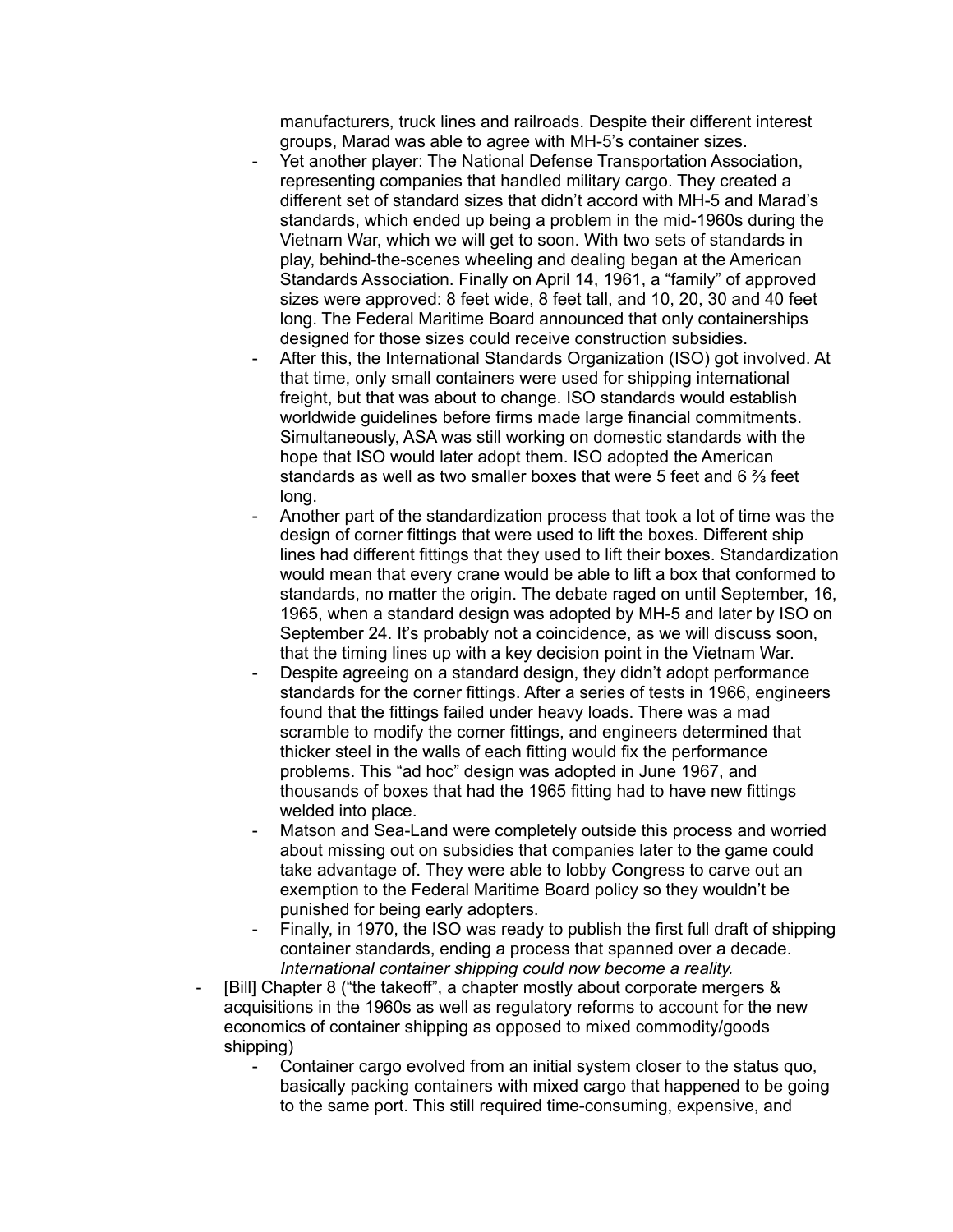potentially multi-union-aggravating packing and unpacking operations near or in ports on both ends of a ship trip. The big jump forward came with the realization that the big savings would be non-mixed bulk cargo from a single source to a single destination, requiring no unpacking or reloading at any point in between. Sometimes this meant less frequent shipments or lighter shipments but eventually it meant small batch production in bursts, which we'll talk more about when we get to Just In Time shipping later. At any rate, this development in the use of containers was only made possible by truck and rail container infrastructure to move the containers to and from the ports on either end without that packing/unpacking phase nearby. Trucks especially had already proven the light or partial load model was potentially viable because they had used it to poach business from railroads in the interwar and immediate postwar period. The big railroads countered by experimenting with intermodal "piggyback" freight service wherein a truck would be put directly onto a long-distance train and moved across part or all of the United States and then complete that last little journey locally now that they had driven off most local railroad competition. Piggyback experiments were happening around the same time or just before shipping container experiments, but they faced similar problems like lack of equipment standardization, high upfront capital investments for new facilities, and disputes with labor unions. Some railroads worked in a consortium together on piggyback standardization and contracts, while several others pursued more of a container-style approach. Both of these remain in use today. However, the container system later ended up being the preferred rail mode for international commerce because it could be used on ships too, and initial experiments with also simply putting full truck trailers onto ships did not prove economically competitive with stackable containers. (The compromise method used more for perishables is a shipping container that can be quickly converted onshore to a wheeled trailer trucked on the highway.) Over the course of the 1960s, major companies like GE or Kodak revised their shipment schedules to fill up containers with products for staggered movements, rather than sending a continuous stream of smaller cargo that required more handling in rail yards and seaports. Less rail yard handling also increased shipment speeds overland, as was happening at the same time in seaports. On the other hand, the railroads still generally ran containers in slow trains with other kinds of freight, so even if they weren't being handled, they still spent more time sitting around than necessary until later periods.

- By the late 1960s, with the experiments basically out of the way in the United States (although US railroads were largely still actively resisting container traffic anyway), European railroads (operating under a very different regulatory environment going back to the 1920s) became very enthusiastic adopters of ship-rail container traffic. US railroads instead mostly conceded ship container traffic to long-haul truckers for many years.
- [Bill] Chapter 9 (Vietnam War)
	- The prior chapter mentions the US Army initially testing shipping container contracts to support 250,000 troops stationed in West Germany.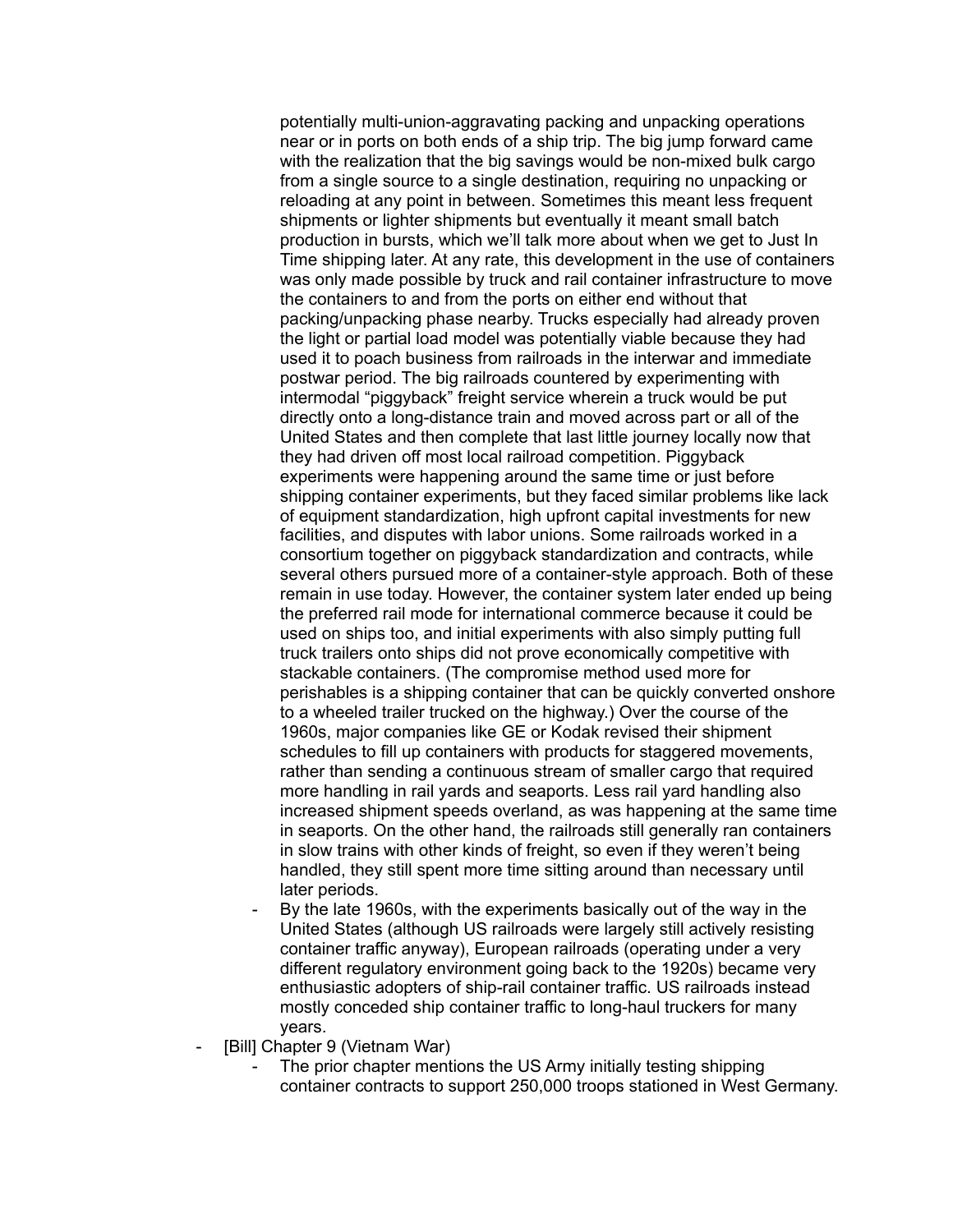This then vastly expanded into a more serious program as the Vietnam War grew in scope.

- In early 1965, the US began rapidly scaling up its military presence in South Vietnam, a country with one deepwater port (45 miles up-river from the coast in Saigon), and supposedly the operation was only going to last for one year. This meant on paper it didn't make much sense to spend a lot on long-term capital improvements to transportation networks, yet the military would require enormous volumes of supplies be rapidly and cost-effectively imported into South Vietnam, via chartered merchant ships. Initially, neither objective was being met. Ships would arrive from California and park offshore in deep water miles out from the many shallow coastal harbors while transfer barges went out to tediously unload them with ropes to lower cargo over the side, weather permitting. Sometimes there were so many idle ships waiting to unload that they were redirected to idle in the Philippines instead. The inland Port of Saigon had just 10 ship berths and no mechanical equipment or way to notify recipients a shipment had arrived. Theft was rampant and intimately connected to the South Vietnamese military.
- The US military and political leaders decided after some debate to set up a brand new deepwater port, entirely under US military control, at Cam Ranh Bay. They set up a rudimentary deepwater port with temporary equipment by December 1965, at which point it was starting to become clear that US military operations were only going to grow, not wind down. They also finally forced the South Vietnamese government and military to allow the creation of a new US military seaport outside of Saigon, constructed by a specialist company that dealt with weird small ports in Alaska, which was comparable enough to the problem at hand. The US Army was placed in supreme control of all materiel shipments into Vietnam, regardless of branch being supplied. Their officers also ordered that all shipments be unified going out of the US so that everything on board a single ship was bound for one specific point in Vietnam, even if it was going to have to do the idling offshore thing. They also then recommended that a similar process be followed with the cargo within a ship, putting it inside some type of box or container that was all going to the same place or military unit or whatever. Initially, they had in mind 5 ton metal "Conex" boxes, which had been used for military supply for a while but which were small and jumbled up in terms of contents. But Defense Secretary Robert McNamara, coming from the private sector, stepped in to overrule this and pointed toward the private sector's recent and rapidly growing embrace of much larger but now standardized trans-oceanic shipping containers. McLean (the modern container pioneer and still the head of Sea-Land) was one of the private sector leaders brought in to provide advice to the military and when he saw footage of the chaotic docks and barges, he began pursuing the goal of winning a contract to provide container service. He and two other employees flew to France and then Vietnam to see the various port and harbor facilities in person at several locations and he got the backing of the ILA leadership that also was touring the same facilities by coincidence to provide similar advice. McLean lobbied heavily, in an environment where the military logistics officers knew they had to do something but had no experience with the new technology, and eventually Sea-Land secured contracts for trucking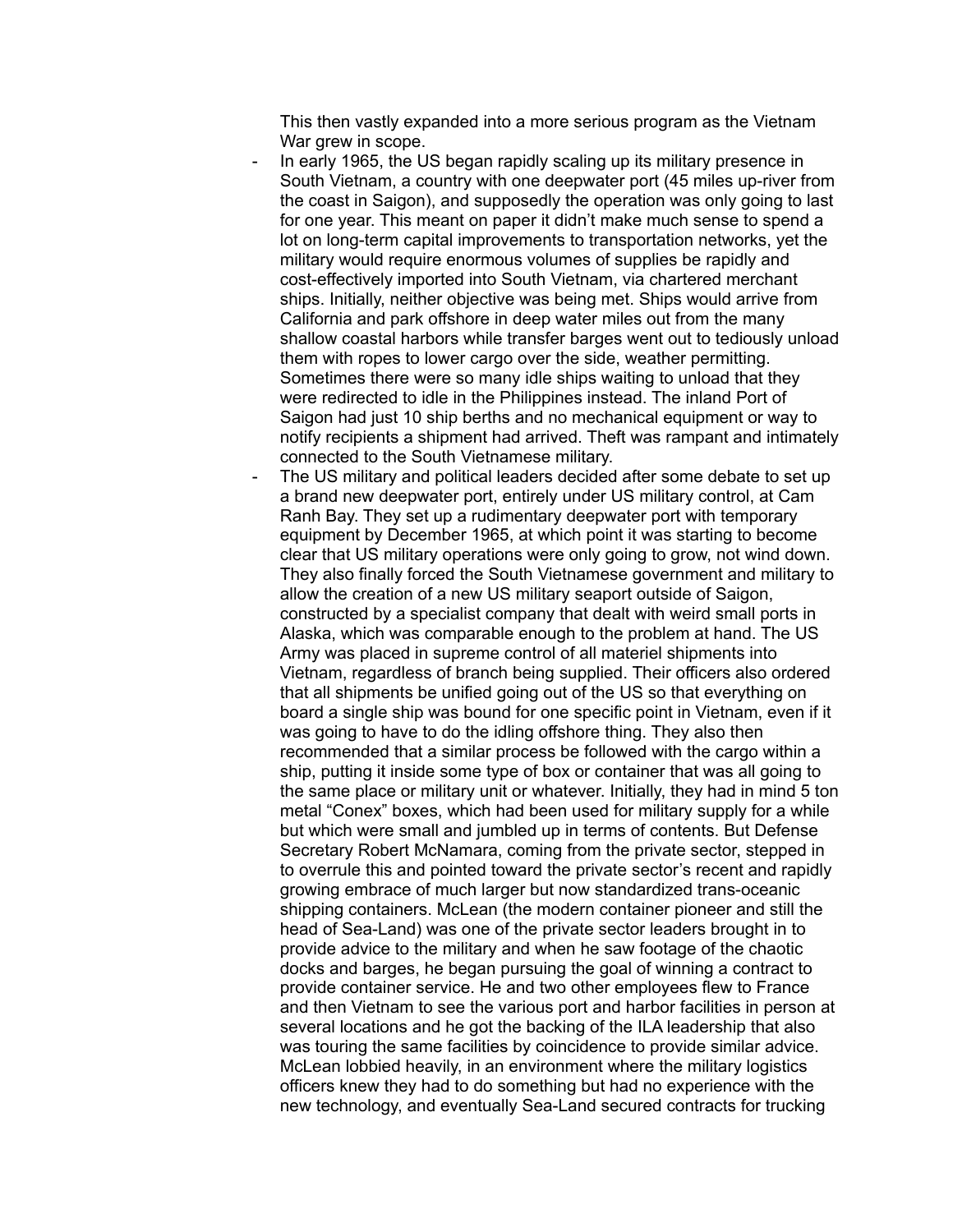services at the Port of Saigon, container shipping to the US base at Okinawa to demonstrate the technology and its efficiencies, and then finally direct-service container shipping from the US west coast to Vietnam directly once a facility could be build in Vietnam to receive the container ships and handle their contents. The logisticians in Vietnam itself bitterly resisted the plan and delayed it as long as possible. Sea-Land ended up building a container port in the Philippines at a US Navy base as yet another proof-of-concept. Sea-Land finally offered to build the necessary terminals and cranes in South Vietnam themselves at their own cost. The proposed contract was \$70 million on a fixed bid basis with all liability except enemy attack falling to the company. They were given approval in the fall of 1966 and retrofitted the temporary facilities at Cam Ranh Bay that the US military had erected the year before. They also brought a punch-card computer to help run the port and keep track of containers out for local delivery. It was up and running in 1967. The contract also guaranteed minimum numbers of containers would be shipped by the US military on various Pacific routes Sea-Land would operate to support the war effort. (Matson, Sea-Land's peer company, was also eventually awarded a contract to help provide container service to Vietnam.) The Army also guaranteed Sea-Land that all cargo that could be put in containers would be put in containers if they were coming out of the container ports in Seattle or Oakland. Excluding fuel shipments, which did not go by container, about 40% of all military cargo in 1968 went by container instead of breakbulk. The lost, stolen, or damaged cargo problem mostly disappeared. The savings were enormous. Eventually the Army renegotiated with Sea-Land to allow more of their rivals to use the Sea-Land-built and controlled container ports in Vietnam, so that traffic could be increased even more.

- The military also handed down the Three Cs directive to all teams preparing shipments from the US to Vietnam: "one container, one customer, one commodity" so they would reorganize their pre-Sea-Land methodologies for packing and bundling shipments. The Army itself also began purchasing modern, 20-foot containers directly for the first time in 1968. Army engineers began preparing plans for how to erect temporary container ports anywhere in the world at a moment's notice so that the logistical snarls of 1965 would never be repeated. McLean's lobbying for containerization of the war effort inadvertently made possible the massive escalation in Vietnam after 1965 and made it possible to do it anywhere, any time. Levinson argues that waging this war on the far side of the world was only sustainable for as long as it was because of containerization of the war's supply chain across the Pacific.
- DOD contracts delivered \$450 million in revenues to Sea-Land between 1967 and 1973. But their buildout of trans-Pacific shipping to supply the US military in Vietnam, Philippines, and Okinawa (plus soon to include other nearby US bases like in South Korea) also created big opportunities for civilian shipping. Sea-Land, following the lead of rival Matson, decided to start shipping Japanese industrial goods back to the United States in empty containers returning from US military supply runs. Japan had already started building their own container ports, based on US standards, in 1967 just as Sea-Land was setting up operations in Vietnam. Japanese companies also began signing agreements with the